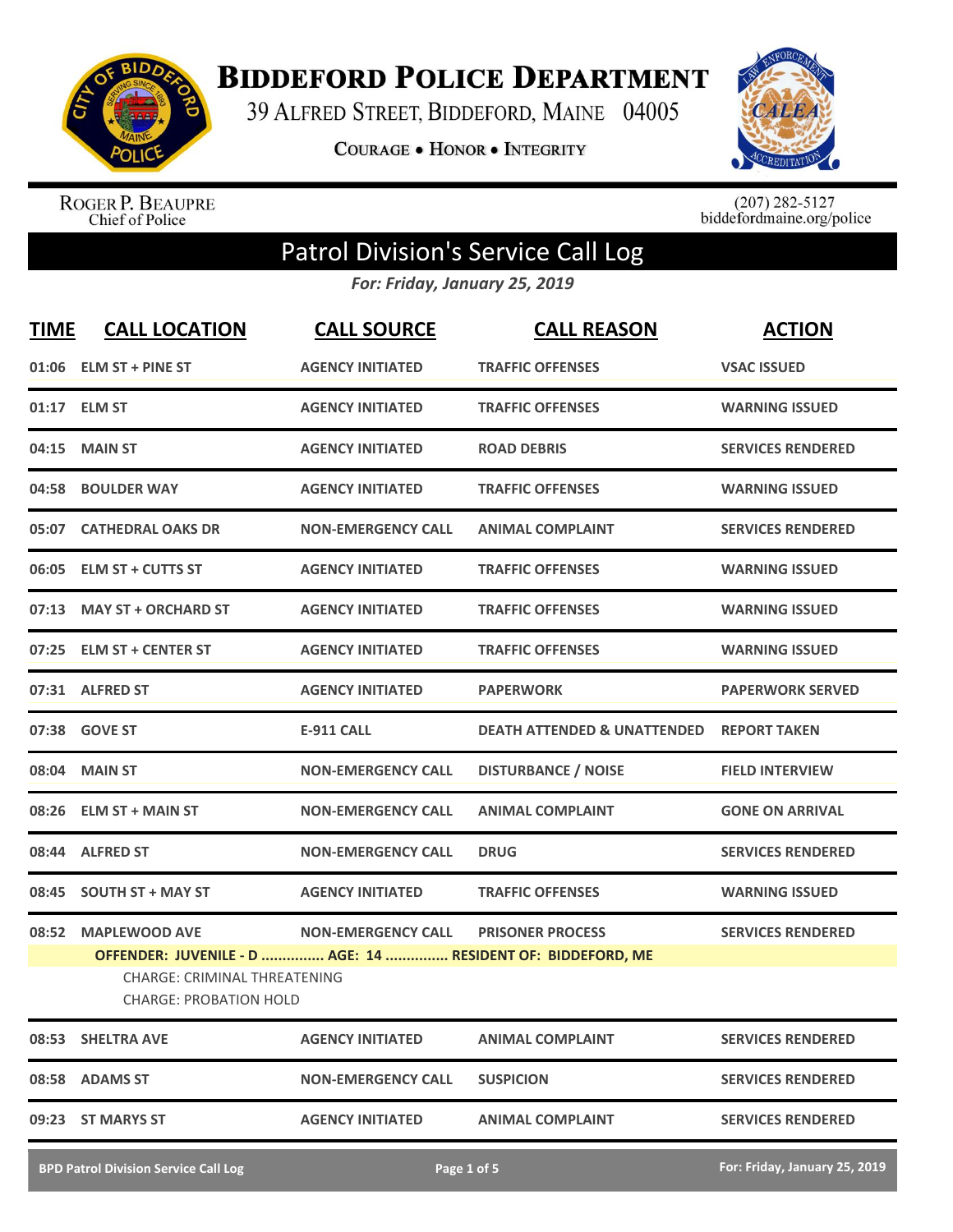| <b>TIME</b> | <b>CALL LOCATION</b>             | <b>CALL SOURCE</b>        | <b>CALL REASON</b>                        | <b>ACTION</b>               |
|-------------|----------------------------------|---------------------------|-------------------------------------------|-----------------------------|
|             | 09:37 FOSS ST                    | <b>OTHER</b>              | <b>PAPERWORK</b>                          | <b>NO ACTION REQUIRED</b>   |
|             | 09:52 FREEMAN ST                 | <b>NON-EMERGENCY CALL</b> | <b>CRIMINAL MISCHIEF</b>                  | <b>REPORT TAKEN</b>         |
|             | 09:53 SOUTH ST                   | <b>WALK-IN AT STATION</b> | <b>PAPERWORK</b>                          | <b>NO ACTION REQUIRED</b>   |
|             | 09:54 PIKE ST                    | <b>WALK-IN AT STATION</b> | <b>WRIT</b>                               | <b>NO ACTION REQUIRED</b>   |
|             | 09:54 PROSPECT ST                | <b>NON-EMERGENCY CALL</b> | <b>CIVIL COMPLAINT</b>                    | <b>CIVIL COMPLAINT</b>      |
|             | 10:19 ALFRED ST                  | <b>WALK-IN AT STATION</b> | <b>CAR SEAT DETAIL</b>                    | <b>SERVICES RENDERED</b>    |
|             | 10:20 HILL ST                    | <b>AGENCY INITIATED</b>   | <b>IMPOUND</b>                            | <b>SERVICES RENDERED</b>    |
| 10:29       | <b>SOUTH ST + VILLAGE LN</b>     | <b>AGENCY INITIATED</b>   | <b>TRAFFIC OFFENSES</b>                   | <b>WARNING ISSUED</b>       |
|             | 10:43 ALFRED ST                  | <b>NON-EMERGENCY CALL</b> | <b>SEX OFFENDER REGISTRATION</b>          | <b>REPORT TAKEN</b>         |
|             | 10:45 HILL ST                    | <b>NON-EMERGENCY CALL</b> | <b>THEFT</b>                              | <b>SERVICES RENDERED</b>    |
|             | 11:06 SOUTH ST                   | <b>E-911 CALL</b>         | 911 MISUSE                                | <b>WARNING ISSUED</b>       |
|             | 11:21 PROSPECT ST + HARRISON AVE | <b>NON-EMERGENCY CALL</b> | <b>SUSPICION</b>                          | <b>SERVICES RENDERED</b>    |
|             | 11:47 POOL ST                    | <b>NON-EMERGENCY CALL</b> | <b>FRAUD (INSUFFICIENT FUNDS)</b>         | <b>REPORT TAKEN</b>         |
|             | 11:53 ALFRED ST                  | <b>NON-EMERGENCY CALL</b> | <b>ASSIST PD AGENCY</b>                   | <b>SERVICES RENDERED</b>    |
| 11:56       | <b>MAIN ST</b>                   | <b>NON-EMERGENCY CALL</b> | <b>PARKING COMPLAINT</b>                  | <b>SERVICES RENDERED</b>    |
| 12:25       | <b>SHELTRA AVE</b>               | <b>AGENCY INITIATED</b>   | <b>ANIMAL COMPLAINT</b>                   | <b>SERVICES RENDERED</b>    |
|             | 12:35 SOUTH ST + FOX HOLLOW DR   | <b>AGENCY INITIATED</b>   | <b>TRAFFIC OFFENSES</b>                   | <b>VSAC ISSUED</b>          |
|             | 12:46 SOUTH ST                   | <b>AGENCY INITIATED</b>   | <b>TRAFFIC OFFENSES</b>                   | <b>WARNING ISSUED</b>       |
|             | 12:57 ALFRED ST                  | <b>AGENCY INITIATED</b>   | <b>ASSIST PD AGENCY</b>                   | <b>REPORT TAKEN</b>         |
|             | 13:05 SOUTH ST + RIVER RD        | <b>AGENCY INITIATED</b>   | <b>TRAFFIC OFFENSES</b>                   | <b>VSAC ISSUED</b>          |
|             | 13:09 ALFRED ST                  | <b>WALK-IN AT STATION</b> | <b>PAPERWORK</b>                          | <b>SERVICES RENDERED</b>    |
|             | 13:20 SOUTH ST                   | <b>AGENCY INITIATED</b>   | <b>TRAFFIC OFFENSES</b>                   | <b>VSAC ISSUED</b>          |
|             | 13:23 FOSS ST                    | <b>AGENCY INITIATED</b>   | <b>PAPERWORK</b>                          | <b>PAPERWORK NOT SERVED</b> |
|             | 13:26 ALFRED ST                  | <b>NON-EMERGENCY CALL</b> | ATTEMPTED/THREATENED SUICIDE REPORT TAKEN |                             |
|             | 13:27 WASHINGTON ST              | <b>NON-EMERGENCY CALL</b> | <b>ANIMAL COMPLAINT</b>                   | <b>GONE ON ARRIVAL</b>      |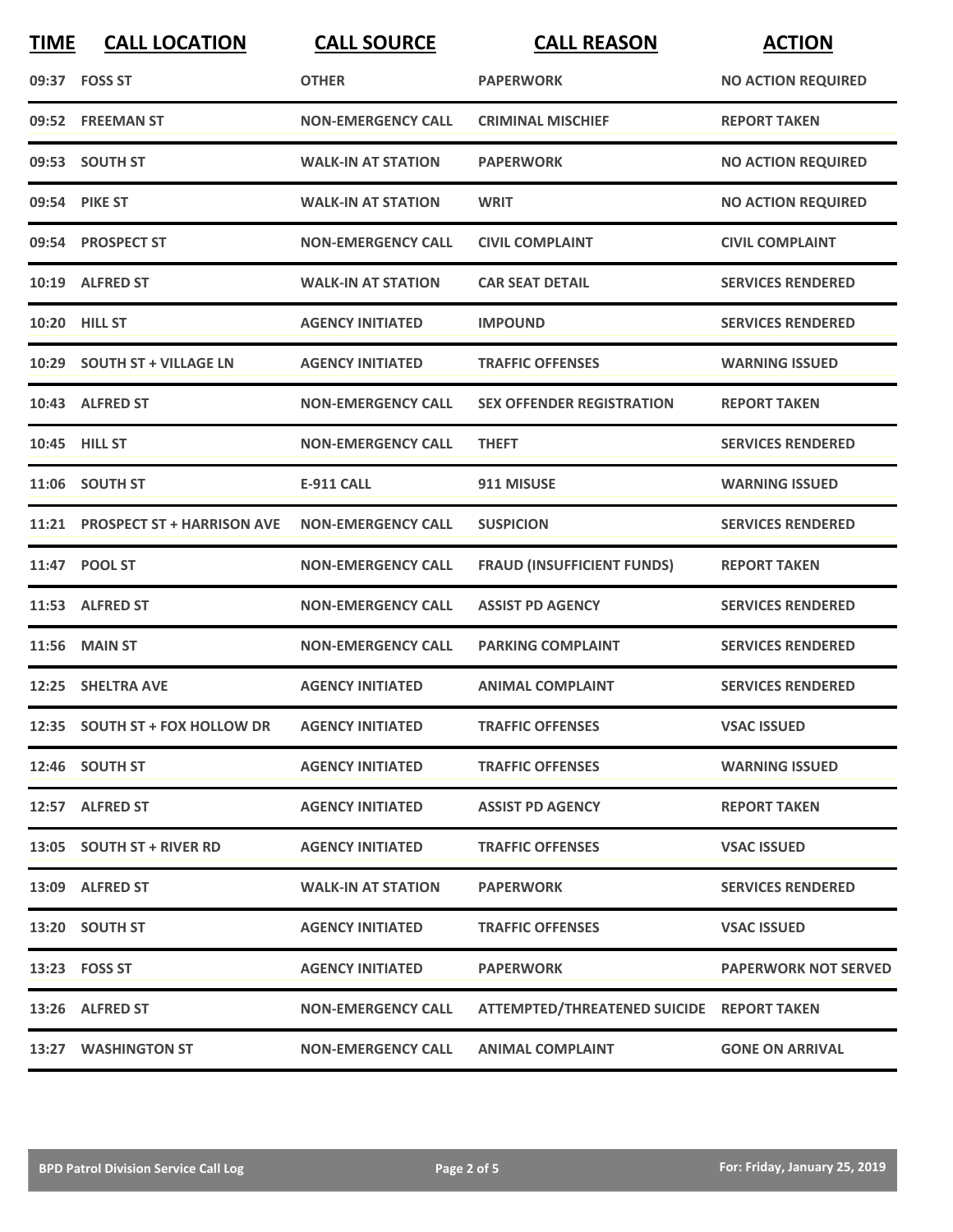| <b>TIME</b> | <b>CALL LOCATION</b>                           | <b>CALL SOURCE</b>                                      | <b>CALL REASON</b>                                               | <b>ACTION</b>            |
|-------------|------------------------------------------------|---------------------------------------------------------|------------------------------------------------------------------|--------------------------|
|             | 13:36 SOUTH ST                                 | <b>AGENCY INITIATED</b>                                 | <b>TRAFFIC OFFENSES</b>                                          | <b>CITATION ISSUED</b>   |
|             | <b>CHARGE: OPERATE VEHICLE WITHOUT LICENSE</b> |                                                         | OFFENDER: STEVE LLOYD BURNELL  AGE: 49  RESIDENT OF: SANFORD, ME |                          |
|             |                                                |                                                         |                                                                  |                          |
|             | 13:47 HILL ST                                  | <b>NON-EMERGENCY CALL</b>                               | <b>ARTICLES LOST/FOUND</b>                                       | <b>SERVICES RENDERED</b> |
|             | 13:55 SOUTH ST                                 | <b>AGENCY INITIATED</b>                                 | <b>TRAFFIC OFFENSES</b>                                          | <b>WARNING ISSUED</b>    |
|             | 14:04 SOUTH ST                                 | <b>AGENCY INITIATED</b>                                 | <b>TRAFFIC OFFENSES</b>                                          | <b>WARNING ISSUED</b>    |
|             | 14:13 SOUTH ST                                 | <b>AGENCY INITIATED</b>                                 | <b>TRAFFIC OFFENSES</b>                                          | <b>CITATION ISSUED</b>   |
|             |                                                | <b>CHARGE: POSSESS SUSPENDED DRIVERS LICENSE: CRIME</b> | OFFENDER: GEOFFREY L LAKIN  AGE: 38  RESIDENT OF: DAYTON, ME     |                          |
|             | <b>14:20 GREEN ST</b>                          | <b>AGENCY INITIATED</b>                                 | <b>ANIMAL COMPLAINT</b>                                          | <b>SERVICES RENDERED</b> |
|             | 14:34 SOUTH ST                                 | <b>AGENCY INITIATED</b>                                 | <b>TRAFFIC OFFENSES</b>                                          | <b>WARNING ISSUED</b>    |
|             | 14:36 ALFRED ST                                | <b>WALK-IN AT STATION</b>                               | <b>SUSPICION</b>                                                 | <b>SERVICES RENDERED</b> |
|             | 14:39 SOUTH ST                                 | <b>AGENCY INITIATED</b>                                 | <b>TRAFFIC OFFENSES</b>                                          | <b>WARNING ISSUED</b>    |
|             | 14:44 SOUTH ST                                 | <b>AGENCY INITIATED</b>                                 | <b>TRAFFIC OFFENSES</b>                                          | <b>VSAC ISSUED</b>       |
|             | 14:58 SOUTH ST                                 | <b>AGENCY INITIATED</b>                                 | <b>TRAFFIC OFFENSES</b>                                          | <b>WARNING ISSUED</b>    |
|             | 15:13 SOUTH ST + PRINCE PHILIP DR              | <b>AGENCY INITIATED</b>                                 | <b>TRAFFIC OFFENSES</b>                                          | <b>WARNING ISSUED</b>    |
|             | 15:21 SOUTH ST + RIVER RD                      | <b>AGENCY INITIATED</b>                                 | <b>TRAFFIC OFFENSES</b>                                          | <b>WARNING ISSUED</b>    |
|             | 15:27 ROCKY WAY                                | <b>E-911 CALL</b>                                       | 911 MISUSE                                                       | <b>NEGATIVE CONTACT</b>  |
|             | 15:32 SOUTH ST                                 | <b>AGENCY INITIATED</b>                                 | <b>TRAFFIC OFFENSES</b>                                          | <b>WARNING ISSUED</b>    |
|             | 15:39 SOUTH ST                                 | <b>AGENCY INITIATED</b>                                 | <b>TRAFFIC OFFENSES</b>                                          | <b>WARNING ISSUED</b>    |
|             | 15:41 ELM ST                                   | <b>AGENCY INITIATED</b>                                 | <b>TRAFFIC OFFENSES</b>                                          | <b>WARNING ISSUED</b>    |
|             | 15:42 SOUTH ST                                 | <b>WALK-IN AT STATION</b>                               | <b>ALL OTHER</b>                                                 | <b>SERVICES RENDERED</b> |
|             | 15:49 MAY ST + LESSARD AVE                     | <b>AGENCY INITIATED</b>                                 | <b>TRAFFIC OFFENSES</b>                                          | <b>VSAC ISSUED</b>       |
|             | <b>16:03 MAIN ST</b>                           | <b>WALK-IN AT STATION</b>                               | <b>BURGLARY OF A MOTOR VEHICLE</b>                               | <b>REPORT TAKEN</b>      |
|             | 16:05 ALFRED ST                                | E-911 CALL                                              | 911 MISUSE                                                       | <b>WARNING ISSUED</b>    |
|             | 16:06 SOUTH ST                                 | <b>AGENCY INITIATED</b>                                 | <b>TRAFFIC OFFENSES</b>                                          | <b>VSAC ISSUED</b>       |
|             | 16:13 ALFRED ST                                | <b>WALK-IN AT STATION</b>                               | <b>COURT ORDERED CHECK IN</b>                                    | <b>SERVICES RENDERED</b> |
|             | 16:13 ALFRED ST                                | <b>AGENCY INITIATED</b>                                 | <b>COURT ORDERED CHECK IN</b>                                    | <b>SERVICES RENDERED</b> |
|             |                                                |                                                         |                                                                  |                          |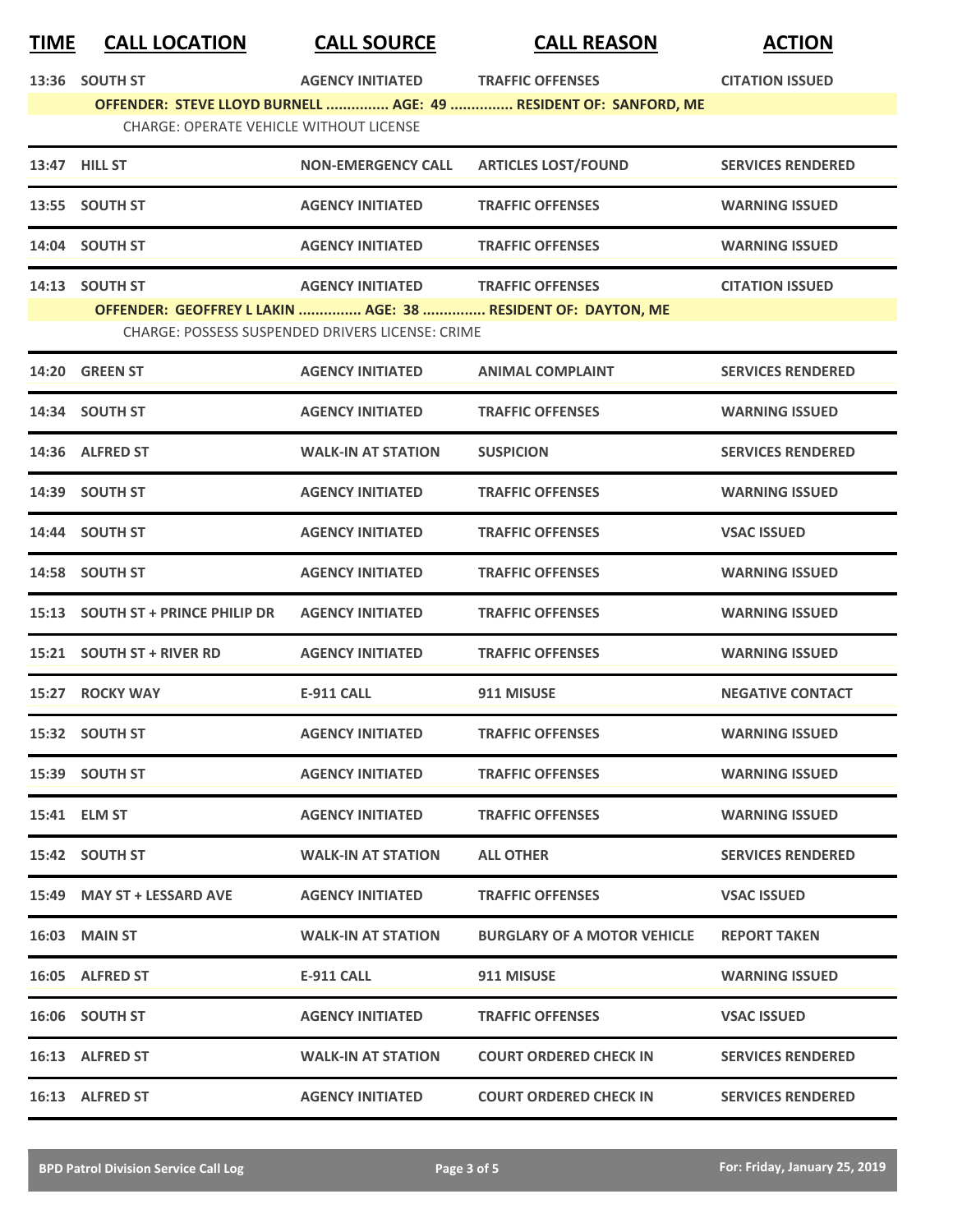| <b>TIME</b> | <b>CALL LOCATION</b>                                                                                                                             | <b>CALL SOURCE</b>             | <b>CALL REASON</b>         | <b>ACTION</b>                |
|-------------|--------------------------------------------------------------------------------------------------------------------------------------------------|--------------------------------|----------------------------|------------------------------|
|             | 17:00 ADAMS ST                                                                                                                                   | <b>NON-EMERGENCY CALL</b>      | <b>ANIMAL COMPLAINT</b>    | <b>SERVICES RENDERED</b>     |
|             | 17:10 ALFRED ST                                                                                                                                  | <b>AGENCY INITIATED</b>        | <b>TRAFFIC OFFENSES</b>    | <b>WARNING ISSUED</b>        |
|             | 17:23 ALFRED ST + EDWARDS AVE                                                                                                                    | <b>AGENCY INITIATED</b>        | <b>TRAFFIC OFFENSES</b>    | <b>WARNING ISSUED</b>        |
|             | 17:54 WEST ST                                                                                                                                    | E-911 CALL                     | <b>ANIMAL COMPLAINT</b>    | <b>SERVICES RENDERED</b>     |
|             | 17:59 ALFRED ST + DENTAL AVE                                                                                                                     | <b>AGENCY INITIATED</b>        | <b>TRAFFIC OFFENSES</b>    | <b>WARNING ISSUED</b>        |
|             | <b>18:08 PRECOURT ST</b>                                                                                                                         | <b>AGENCY INITIATED</b>        | <b>TRAFFIC OFFENSES</b>    | <b>WARNING ISSUED</b>        |
| 18:15       | <b>MAIN ST</b>                                                                                                                                   | <b>NON-EMERGENCY CALL</b>      | <b>ANIMAL COMPLAINT</b>    | <b>NO ACTION REQUIRED</b>    |
| 18:16       | <b>MOUNTAIN RD + BOULDER WAY AGENCY INITIATED</b>                                                                                                |                                | <b>TRAFFIC OFFENSES</b>    | <b>WARNING ISSUED</b>        |
| 18:27       | <b>LINCOLN ST</b>                                                                                                                                | <b>E-911 CALL</b>              | 911 MISUSE                 | <b>NO ACTION REQUIRED</b>    |
|             | 18:34 ALFRED ST                                                                                                                                  | <b>AGENCY INITIATED</b>        | <b>TRAFFIC OFFENSES</b>    | <b>WARNING ISSUED</b>        |
|             | 19:06 ELM ST + TRAVERS ST                                                                                                                        | <b>AGENCY INITIATED</b>        | <b>TRAFFIC OFFENSES</b>    | <b>WARNING ISSUED</b>        |
|             | 19:32 BACON ST                                                                                                                                   | <b>AGENCY INITIATED</b>        | <b>PAPERWORK</b>           | <b>NEGATIVE CONTACT</b>      |
|             | 19:43 SUMMER ST                                                                                                                                  | <b>AGENCY INITIATED</b>        | <b>PAPERWORK</b>           | <b>SERVICES RENDERED</b>     |
|             | 19:44 CRESCENT ST + GRAHAM ST                                                                                                                    | <b>RADIO</b>                   | <b>DOMESTIC COMPLAINTS</b> | <b>TRANSPORT TO HOSPITAL</b> |
|             | 19:44 SUMMER ST                                                                                                                                  | <b>WALK-IN AT STATION</b>      | <b>ANIMAL COMPLAINT</b>    | <b>SERVICES RENDERED</b>     |
|             | 19:51 ELM ST                                                                                                                                     | <b>AGENCY INITIATED</b>        | <b>TRAFFIC OFFENSES</b>    | <b>WARNING ISSUED</b>        |
|             | 20:09 BEACON AVE                                                                                                                                 | NON-EMERGENCY CALL ALL OTHER   |                            | <b>SERVICES RENDERED</b>     |
|             | 20:13 OAK RIDGE RD                                                                                                                               | <b>NON-EMERGENCY CALL</b>      | <b>PAPERWORK RELAY</b>     | <b>SERVICES RENDERED</b>     |
|             | 20:33 MAIN ST                                                                                                                                    | <b>NON-EMERGENCY CALL</b>      | <b>ANIMAL COMPLAINT</b>    | <b>SERVICES RENDERED</b>     |
|             | 20:39 MARINER WAY<br>OFFENDER: JUVENILE - D  AGE: 11  RESIDENT OF: WINDHAM, ME<br>CHARGE: THEFT BY UNAUTHORIZED TAKING OR TRANSFER - SHOPLIFTING | NON-EMERGENCY CALL SHOPLIFTING |                            | <b>CITATION ISSUED</b>       |
|             | 21:54 ALFRED ST                                                                                                                                  | <b>AGENCY INITIATED</b>        | <b>TRAFFIC OFFENSES</b>    | <b>WARNING ISSUED</b>        |
|             | 22:08 ALFRED ST                                                                                                                                  | <b>AGENCY INITIATED</b>        | <b>TRAFFIC OFFENSES</b>    | <b>WARNING ISSUED</b>        |
|             | 23:26 ALFRED ST                                                                                                                                  | <b>AGENCY INITIATED</b>        | <b>TRAFFIC OFFENSES</b>    | <b>WARNING ISSUED</b>        |
|             | 23:26 LINCOLN ST                                                                                                                                 | <b>AGENCY INITIATED</b>        | <b>TRAFFIC OFFENSES</b>    | <b>WARNING ISSUED</b>        |
|             | 23:37 POOL ST + NEWTOWN RD                                                                                                                       | <b>AGENCY INITIATED</b>        | <b>TRAFFIC OFFENSES</b>    | <b>WARNING ISSUED</b>        |